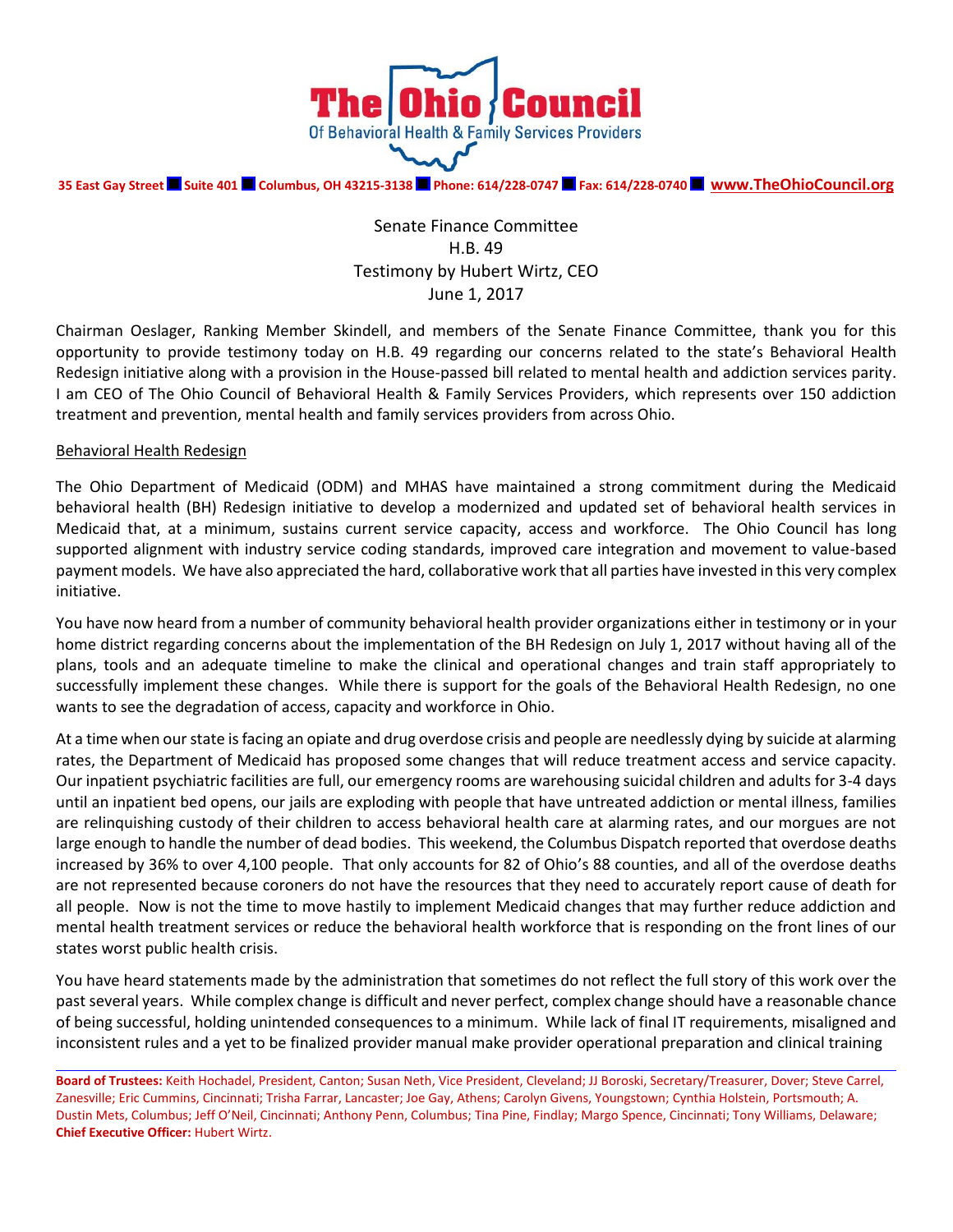challenging at best for a proposed July 1, 2017 start date, there are also a number of policy and community service changes that are of great concern. For example, crisis service reimbursement rates are reduced by 29% with service limited to no more than 2.5 hours per day; and group counseling reimbursement rates are reduced by 30% for addiction treatment and up to 66% for mental health treatment.

The following paragraphs summarize the concerns that providers and the Ohio Council have identified as we have engaged over the past two plus years in the change process:

 **Providers Intent.** The providers engaged in behavioral health redesign are mostly nonprofits who are in the middle of perhaps the state's historically worst healthcare crisis. Ohio is #1 in opioid deaths. Ohio has a climbing suicide rate. Demand for mental health and addiction treatment services has grown as more Ohioans are able to access health care for the first time in decades. Demand for children's services and for people with severe and persistent mental illness continues to outstrip capacity. And in these unprecedented times, Ohio is also overhauling behavioral health codes and services and then rolling these services into managed care in six months.

Community providers care about their capacity to meet the overwhelming demand they see every day. Providers care about getting people the treatment they need, not filling up Ohio's hospitals, ERs, jails, homeless shelters, and morgues. Providers care about having a high-quality workforce. To those ends, providers and the Ohio Council of Behavioral Health and Family Services Providers were instrumental in jump-starting the modernization of payment approaches to services and have been highly engaged in behavioral health redesign for more than 2 years.

- **Lack of Preparation.** Despite more than two years of work and a highly-engaged provider community, the administration is not prepared to meet its own redesign deadline. Providers have been in every meeting supporting their efforts and trying to provide feedback along the way. At many points, critical concerns about the impact of policy decisions on access, capacity, and workforce went unheard or overlooked. The administration's training efforts have often been incomplete and inconsistent, given that throughout the process program manuals, rules, rates and IT specs were often changed and still are not finalized. The latest updates to the redesign timeline illustrate how compressed the timeline has become.
	- JCARR will hold their first hearing on rules May 30<sup>th</sup>. The rules under consideration are wrought with oversights, contradictions and conflicts between agencies, missing rates or rate flaws noted in public comment for months.
	- Limited IT testing began May 10th, nearly five months after the original date by which all of the state's rules and guidance were to be finalized. Under the current schedule, some features, like prior authorization, will undergo no testing before July 1.
	- Despite the administration having two years to finalize their program and IT functions, providers and their software vendors will get fewer than six weeks to implement the final version of the codes and provider manual, which are not yet available in mid-May.
- **Flawed Funding.** The administration says they provided an additional \$53m of investments to pay for BH Redesign code changes. Independent actuarial and multiple provider assessments continue to indicate reimbursement loss of approximately \$40m in our system due to misaligned coding for workforce and rates. The State's actuarial vendor, Mercer, is the same company that provided the State with faulty Medicaid expansion figures. Further, Mercer's investment projections were developed based on service delivery by and rates for a workforce that is nonexistent in Ohio; that is, for highly credentialed professionals that are neither currently working in the behavioral health system, nor are available in the necessary volume from regional training programs, institutions of higher education, or other sectors. Without addressing the workforce and rate flaws, the Administration's predicted outcomes cannot be achieved on the ground.
- **Timely Reimbursement.** The state has indicated that mechanisms for timely reimbursement being suggested by providers are unconstitutional or contradictory to their program values and goals. However, during past transitions the administration has implemented "pay and post"; "stop/loss"; or "shadow billing" procedures for nursing homes, hospitals and recently with MyCare Ohio, when they required managed care to use a pay and post